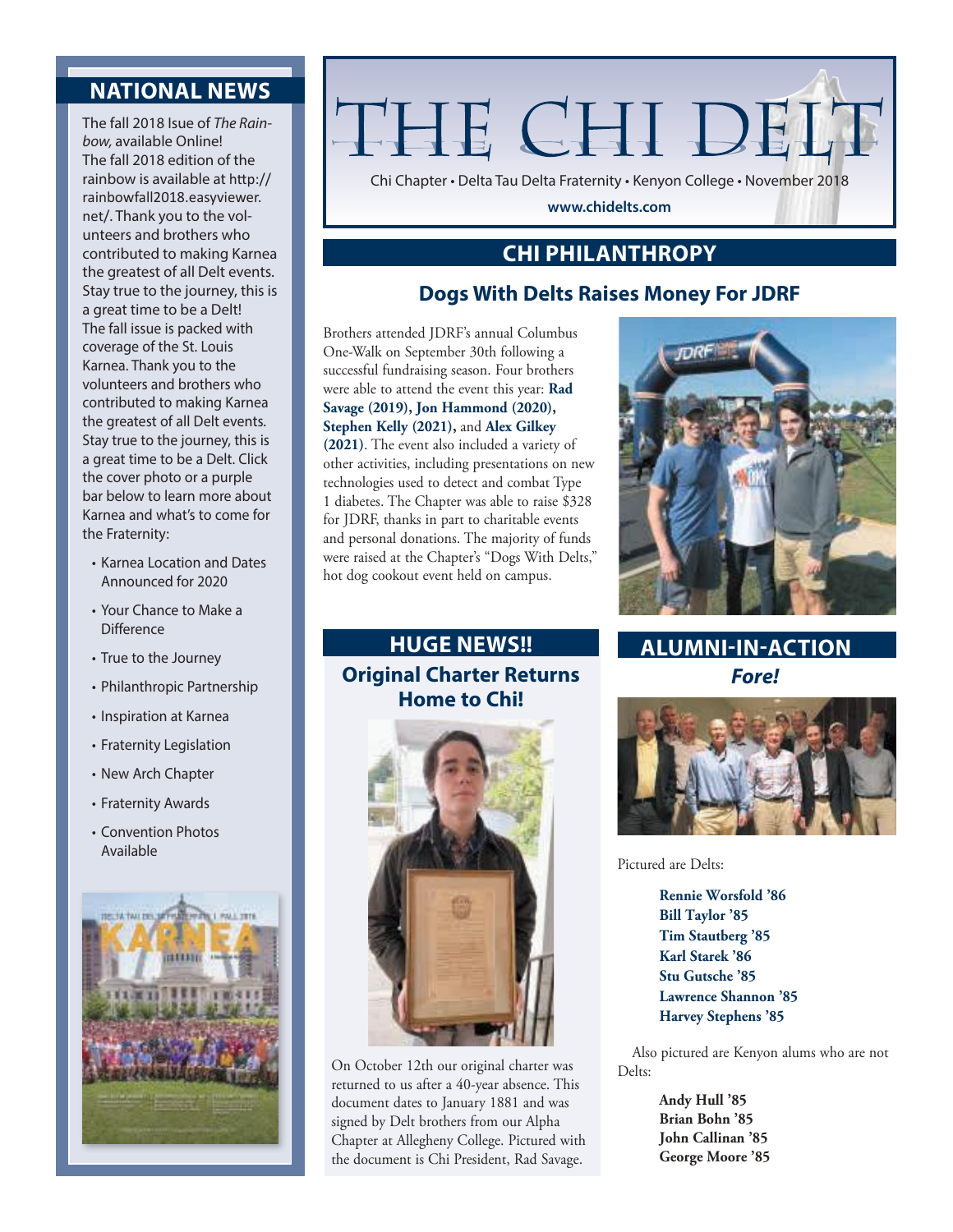**Year Ended,**

The Alumni Association's mission is threefold: i) own and maintain our Lodge; ii) mentor the undergraduate Chapter; and iii) enhance and facilitate communication among alumni. Over the past few years we have taken several steps which we hope will allow us to better fulfill our mission.

First, we are providing more and better newsletters, offering an interactive website and hosting additional campus alumni functions. We have

a Twitter, Facebook, Linkedin and website for Chi Chapter alumni to network with other alumni and undergraduates. The reunion weekend open house at the Lodge is becoming an annual event. This year will mark the 24th straight year this event has been held. All of this is an effort to keep Chi alumni informed on the activities of their brothers and the latest news and events of the Chapter.

Second, we continue to work with the Chapter to maintain and improve our Lodge. This past year we purchased new furniture for the upstairs at a cost of over \$5,000. The new sofas, chairs and tables provide a comfortable

|                                                        | 9/30/2017 | 9/30/2018 |
|--------------------------------------------------------|-----------|-----------|
| Revenue                                                |           |           |
| Annual Fund                                            | \$10,725  | \$11,553  |
| <b>Room Rents</b>                                      | 17,200    | 17,470    |
| <b>Lodge Dues</b>                                      | 1,850     | 2,150     |
| Misc Revenue                                           | 257       | 130       |
| <b>Total Revenue</b>                                   | \$30,032  | \$31,303  |
| <b>Expenses</b>                                        |           |           |
| Newsletters, Web, Postage                              | \$7,141   | \$7,942   |
| Fundraising                                            | 2,308     | 2,885     |
| Lodge Insurance                                        | 2,440     | 2,936     |
| Lodge Furniture, Supplies                              | 1,100     | 5,931     |
| Lodge Repairs, Renovations                             | 1,125     | 5,423     |
| <b>Lodge Utilities</b>                                 | 6,177     | 4,865     |
| <b>Lodge Property Tax</b>                              | 3,019     | 3,025     |
| <b>Alumni Receptions</b>                               | 101       | 96        |
| <b>Misc Expenses</b>                                   | 90        | 146       |
| <b>Total Expenses</b>                                  | \$23,501  | \$33,250  |
| *Excludes contributions to Chi Educational Foundation. |           |           |

place to relax in front of the fireplace.

Third, Chi alumni continuously mentor the men of the Chapter. Several young Delt alumni have provided resume reviews and career advice for our brothers. The Chapter continues to have strong academic rankings and four brothers received awards at Honors Day this past spring. Our goal, working with the Chapter Advisors and College officials, is to promote and encourage leadership, responsibility

and self-respect within the Chapter.

All of these activities require your support, whether it is your time and talents, your financial support, hosting or attending an alumni event, or just submitting an update to the website. Your efforts can greatly enhance the programs we have in place.

We are confident that the Chapter is one that you can take significant pride in being a part of. Many of us view our Delt experience with significant fondness and we hope to provide that same experience to many more future Chi Delts. We welcome your support and comments.

#### **VISION FOR CHI THE "WRITE" PATH**

#### **Alumni Making Delts Proud**



**Adam Kline '94** recently returned to Kenyon in September to lead a discussion on his new book *The Clockwork War* and sign copies in the college bookstore. In the book, best friends

Karlheinz and Leopold clash is an epic, imaginary battle waged in the branches of an enormous ancient oak tree.

In addition to his novels, Brother Kline has written screen plays for Focus Features, Sony Pictures Animation, Warner Brothers, Walt Disney Pictures and Twentieth Century Fox. With Kung Fu Panda director Mark Osborne, Kline is currently adapting The Clockwork War as well as his other novel Escape From Hat for film. He is also working on the film adaptation of Jeff Smith's novel Bone. Kline has writing credits on the films Artemis Fowl and Into Happiness and was associate producer of the 2011 documentary, Breaking and Entering. He is an active member of the Writers Guild.

#### **ACTIVE CHAPTER**

#### **Chi Scores Six With Eight On Football Squad**

#### **HISTORICALLY SPEAKING**

**Alum Returns, Donates Composites To Chi**

**A special thanks to Brad Bennet '57**, who stopped by the Chapter this past weekend and donated some great composites! The 1956 photo includes **Charles Walch '57** and **Perry Gilpatrick '58**, our two Brothers who died in an airplane accident and are memorialized on the Lodge's front door plaque. Charles' older brother **Stan '56**, is in the composite as well. Stan is an attorney in St. Louis and his son, **Charlie** (named for his deceased uncle) was a Kenyon Delt in the class of 1988.





This year there are eight Chi men on the Football team including three defensive starters: **Sam Dickey (MLB, 2020)**, **Trevor Brown (DL, 2020)**, and **Sam Becker (DL, 2020)**. Brother Dickey leads the NCAC in Total Tackles with 74 through six games. The brothers of Chi would like to thank you for your continued support and are striving to continue upholding the good name of Chi through being gentlemen and scholars.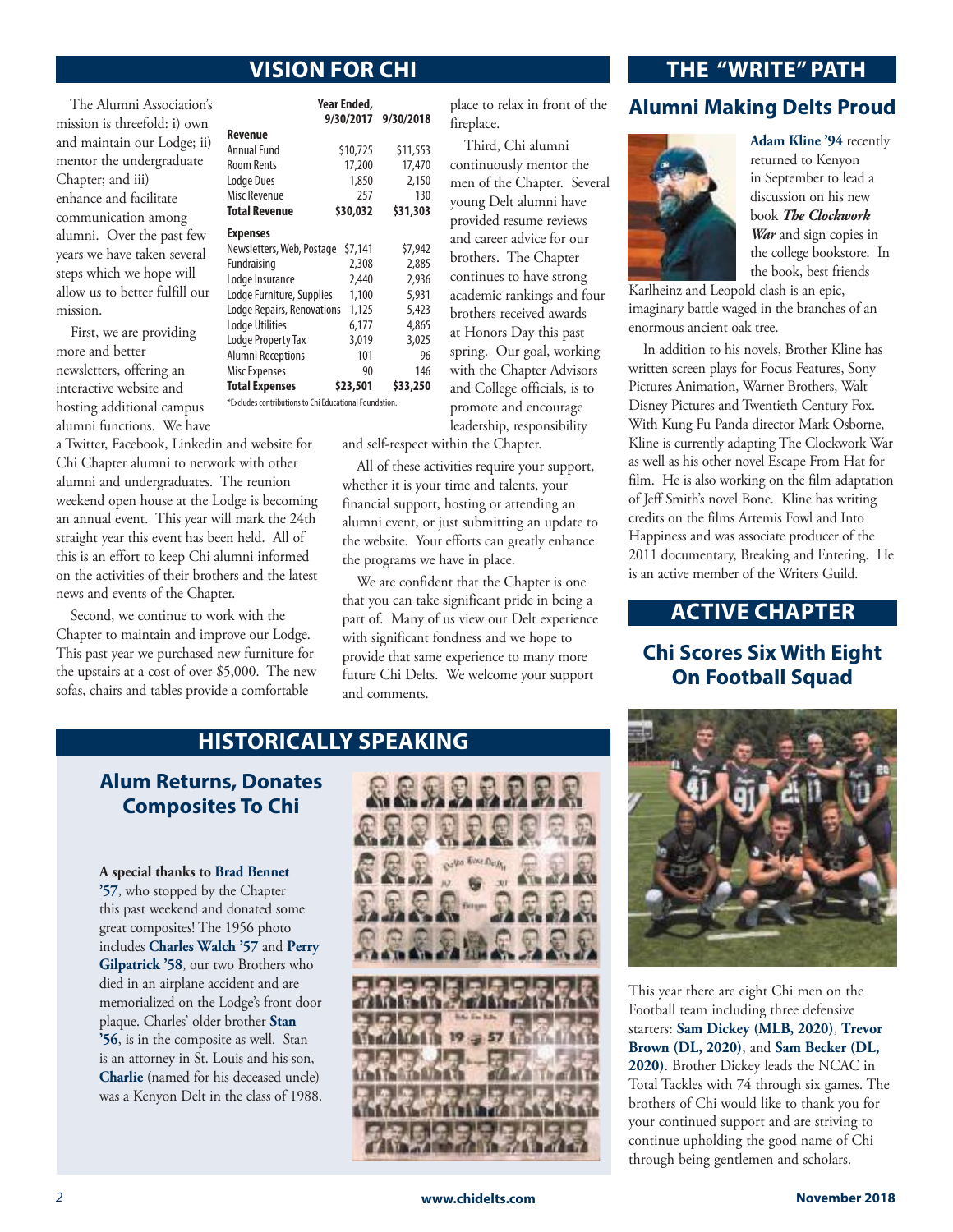#### **ALUMNI SPOTLIGHT**

#### **Follow Your North Star**

#### *Joe Grimes '82, offers sage advice to today's young Fraternity Men*



I was a swimmer in high school and wanted to swim in college, so gravitated to swimmers automatically. I also was

taking some classes freshman year with Sophomores who were in the fraternity and they made it sound like a great organization. At decision day I had multiple bids, but in the end decided to go with the Delts and have absolutely no regrets

Some of my best memories include the Delt formals, along with just kicking back in the Delt lounge watching football and other sports.

During my time as an undergrad, I was House and Ground Chairman.The fraternity was part of my Kenyon experience which overall prepared me for life after college. The fraternity allowed for the development of deep friendships; understanding different points of view; the value of teamwork; how to work through decisions with different brothers where our opinions were different; motivation; and influence; hard to get people to clean up detail the day after an event if they don't have a certain amount of belief and faith in your process and integrity. These have been core skills in my professional career as a senior leader in various companies and in my personal family life.

I think the Greek system is getting an unfair view by many people today. I found the Delts a great organization to join and feel like I grew a lot personally from the experiences and, of course, the mistakes where my brothers were there to help me make sure they weren't too bad. Both my son and daughter were members of Greek organizations during their college years (neither at Kenyon) and they had similar feelings. However, the Greek system is now under a microscope more due to some extreme examples of hazing, sexual abuse, racism, bullying and other nonacceptable behaviors. I believe in general that these are the extremes vs. the norm.

All students want organizations where they feel they belong, are valued for and they themselves can feel a deep sense of connection and loyalty whether a fraternity, band, club or something else. The Greek system though is the most structured of all of these and extends across many universities, which is why it is much easier to condemn these organizations than individual organizations. At the same time given this position, we have a responsibility to exhibit and show a higher standard as leaders of organizations within our schools. The Greek system is an important part of growing up and even the pressures being brought to bear on it today is part of this education, how we react will show our leadership and our value to the institutions in which we have chapters. If we do it right, we will be wanted, respected and considered a key valuable piece of the college's experience, if we don't then we risk the college pushing us out.

I have spent more than 30 years in the financial services industry in multiple businesses, functions and leadership positions. I started at GE Capital and have worked at a variety of companies including a subsidiary of Dun & Bradstreet and have been at Fannie Mae as a VP since 2005. I received my MBA from Harvard Business School in 1988 and married my wife Jennifer, who I met at GE, two days after graduation. We have two children Joseph and Catherine both who are out of college (neither went to Kenyon). Joseph is working in New Jersey, and Catherine is finishing classes required for her to go to grad school. We moved to California in 1998, and have been here ever since living in Westlake Village outside of Los Angeles and about half-way to Santa Barbara.

For today's young men, have a very good sense of what is right and what is wrong in your mind. Lead your life on this aspect vs. just what the rules say - this is your North Star which should guide you whenever tough choices are presented to you. The North Star is important because even rules may be flawed and need to be challenged even more difficult when people are comfortable with them as the status quo. It is those that follow their North Star that challenge what exists today and force change that makes things better going forward. As members of a leadership organization your responsibility is even greater, make sure you treat it carefully and make sure that what you do make those around you proud to be your brother and friend, not ashamed to have ever know you.



#### **CHAPTER RECOGNITION**

#### **Delts Awarded at Honor's Day Celebration**

In addition to the honorary doctor of laws degree to brother **James Carr '62**, four other Kenyon Delts were recognized by Kenyon for their academic, artistic and community achievements:

**Eppa Rixey III Memorial Scholarship** Trevor Ewen Brown '20

**The Gordon L. Johnson Research Prize** Bryce T. Nicholls '18

**The Italian Prize** Will Freda '18

**The George Gund Award** Harry Clennon '21